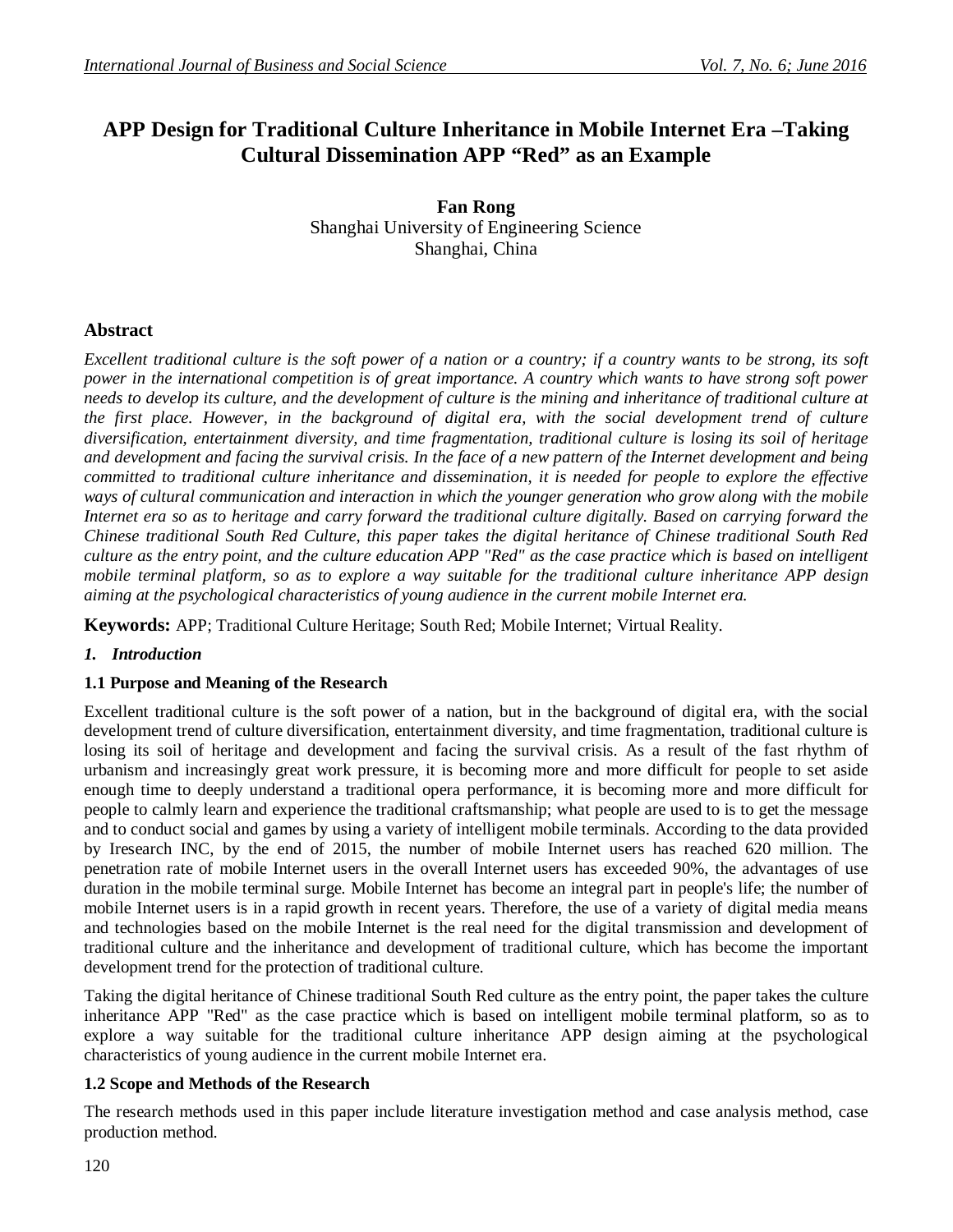The method of literature investigation is applied to deeply understand traditional Chinese South Red culture, and accurately understand the technical means of digital protection and inheritance of traditional culture, and the research status and development trend at home and abroad, which is used as the basis of case production. The digital protection and inheritance of traditional culture is a subject with strong practical application, so the case analysis is indispensable. The Digital Forbidden City and other mobile terminals APP are selected in this study, and the technical means adopted in Chinese classical furniture APP case based on the intelligent mobile terminal platform are analyzed so as to deeply explore the advantages and disadvantages of users' experience, and to foster strengths and circumvent weaknesses in the case production.

On the basis of above research methods, the 3D modeling, digital animation, interactive games and virtual reality panorama presentation and other methods are used to conduct the design and production of the South Red cultural heritage APP "Red", try to make the APP adapt to the operation environment of the intelligent mobile terminals, suitable for the target audience with busy rhythm of life, so that they can have a basic intuitive understanding of traditional South Red culture by using the fragment time, thus promoting appreciation ability and level of the South Red through the simple interactive games.

### *2. Theoretical Background*

### **2.1. Chinese Traditional South Red Culture**

South red agate, historically called "red jade", rich ruby red in color, moist texture, has a long history. As a rare precious jade, its bright redness fits the red tradition advocated by Chinese people, and is cherished by royal nobles, refined scholars and private collectors. South Red culture first appeared at the time of the ancient Dian Kingdom, was mainly used as monetary at the time, later, it appeared in the Silk Road, was paid as tributes to Central Plains, became the imperial tributes, and was appreciated and worn by royal family and aristocrats. South Red agate has deep root in Tibetan Buddhism. Agate is one of Buddhist seven treasures. In the Qing Dynasty in which Tibetan Buddhism has received respect, the south red agate is used to make beads and top beads worn by officials, and became the symbol of social rank and status.

South red culture originated from the traditional Chinese jade culture and the "red" culture. Jade is the material embodiment of Oriental spirit, is the material foundation of traditional Chinese culture essence. People in China compare the natural characteristics of the jade to the moral quality of people, they believe that "a gentleman is like a jade", "warm jade" is the highest criterion for the gentleman. In addition, red symbolizes festival and luck in Chinese culture, which pins the Chinese people's beautiful dream. Red represents the peace, happiness, luck, harmony, and reunion. People also often use it to get rid of disease and difficulty. South red varieties are rare in China, and particularly valuable. Because of the different geographical positions, different environments, different colors and types, the South Red is generally classified into: water material jade, mountain material jade, and fire material jade. Compared with ordinary agate, the typical feature of South Red agate is its oily gum sense except the rich natural redness. The oily gum sense of the South Red is basically the same as the texture of Hetian jade, which is a very important factor to evaluate the South Red agate. The oily gum sense of the South Red is a wellknown element, moist South Red agate will give a person the sense of delicate jade and the splendor of jewels.

### **2.2 APP Audience Analysis of Mobile Internet Era**

According to CNNIC data finished by Iresearch, by the end of 2015, the number of mobile Internet users has reached 620 million. The penetration rate of mobile Internet users in the overall Internet users has exceeded 90%, it has continued growing compared with last year, and the users connected to Internet through the desktop and notebook computers are slightly down. In addition, the netizen agglutinant is increasingly improved, according to the data monitored by Iresearch, by the end of 2015, the monthly overall time duration of mobile terminals APP has reached 29.7 billion hours, which is twice more than that of the PC terminals. On the whole, mobile Internet has become the rigid demand for most users; the users have shifted to mobile terminals in access to information, shopping, and other behaviors.

In the era of mobile Internet, the Internet site on which users are using mobile devices (smart phone, Pad, etc.) is relatively abundant, including the fixed offices, the non-fixed places of entertainment, the airport/bus and the routes to the journey. Compared with the computer, tablet and other devices are not limited to the place and time; the use time presents the characteristics of the fragmentation.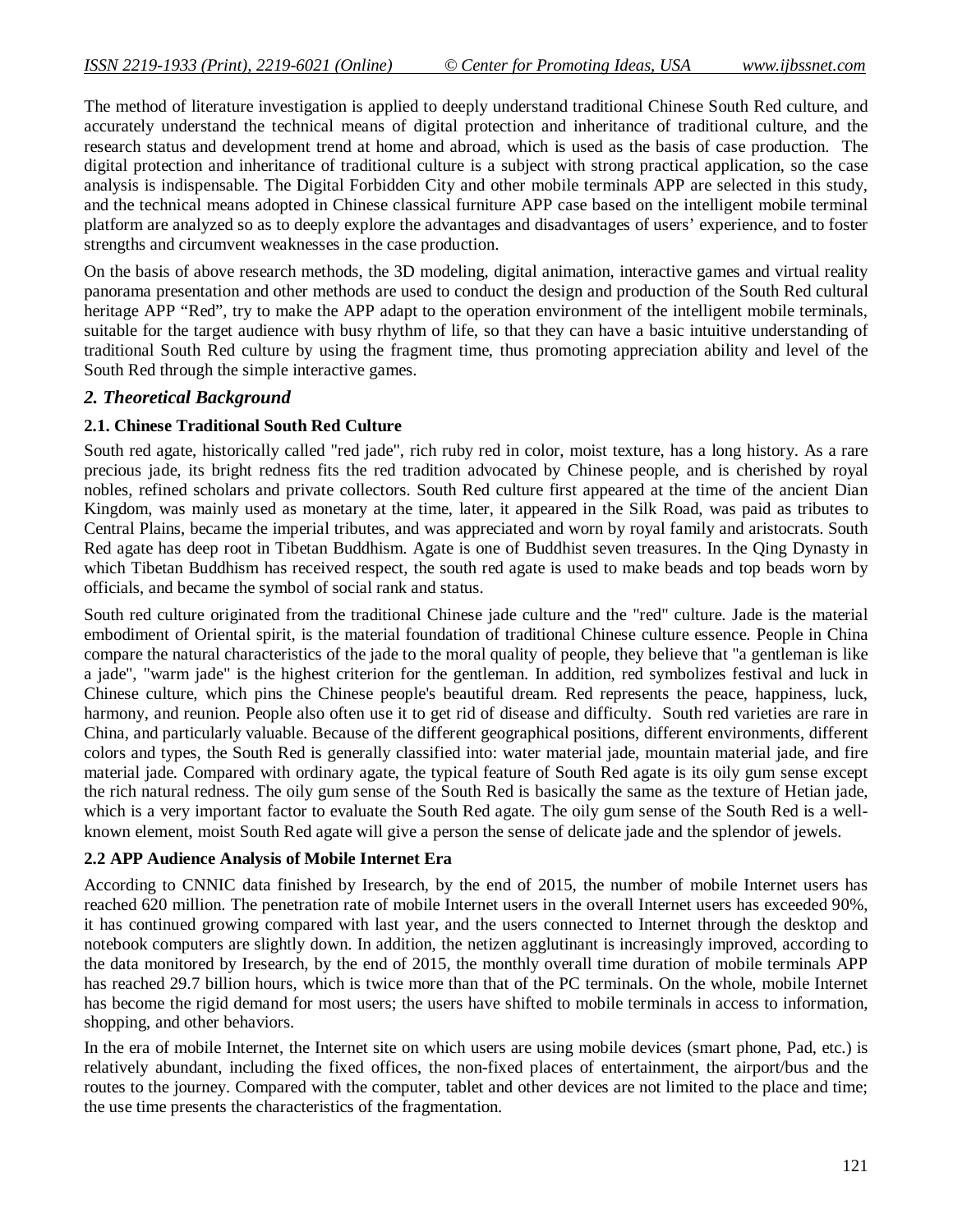Therefore, as a mainstream way for the users to get access to information in the process of mobile Internet, first of all, APP should fast and flexibly fit users' fragmentation time use habit in order to get customers' favor; secondly, in terms of content and functionality, APP is to meet the demand of users.

Thirdly, in this era of the Internet with strong interaction and all kinds of information, young people are easily attracted by entertainment things in particular. For today's young people, the spread of the channel, the source of accepting culture is more likely to be produced in the process of the entertainment. Therefore, in order to realize the dissemination and inheritance of traditional culture, it is needed to find the path of the dissemination from the interactive entertainment lifestyle of present younger generation.

### **2.3 Main Technical Means for the Digital Inheritance of Traditional Culture**

At present, the means for digital protection and inheritance of traditional culture are mainly divided into the following categories: information acquisition preservation, data compilation repair, space scene display, and inheritance and flexible use. The means of information acquisition preservation are digital photography, digital cameras and digital recording, laser scanning, motion capture technology, etc. Data compilation repair uses the methods such as augmented reality technology in virtual reality, which is to have the cultural heritage virtual recovery which suffered severe damage, or to use digital animation to restore the development process, production process or working principle of the intangible cultural heritage. Space scene display fully uses 3D modeling and virtual reality technology to create a virtual digital museum or a virtual world, to realize remote virtual tour. The inheritance and flexible use makes full use of the intelligent mobile terminal platforms of new media, through MMS mobile news, wap sites, social networking platforms, mobile terminals app and others to display and interactively use cultural information. The current 3D simulation technology and virtual reality technology are popular technologies in the field of traditional material culture inheritance and protection. 3D modeling is used to simulate and reproduce the badly damaged ancient artifacts and cultural sites and interact with three-dimensional model or a virtual space environment by the sensor, so that people can stay at home and enjoy cultural ancient ruins personally on the scene, 360-degree carefully watch the ancient artifacts all-round in detail. Virtual reality technology, with its characteristics of immersion, interactivity and imagination different from other digital technologies, has won people's attention and recognition, and now it has been widely used in the field of digital protection and inheritance of traditional culture. This is also the main technical means used in the case production of this project.

# *3. Case Analysis of Traditional Culture APP*

### **3.1 Case Analysis of "Night Revels of Han Xizai" APP**

The Palace Museum integrated the efforts of scholars and artists of the mainland China, Hong Kong and Macao and Taiwan to carefully develop "Night Revels of Han Xizai" APP after two years' working with professional academic information, rich media content and innovative interactive aesthetics. APP has 3-layer threedimensional appreciation models in total: overview layer, experience layer and appreciation layer, the fine degree of the screen is progressive increased from left to right. That is, a picture can be watched from far distance, can be enjoyed nearly, the view angle is completely determined by the finger of the audience.



**Figure 1 "Night Revels of Han Xizai" APP**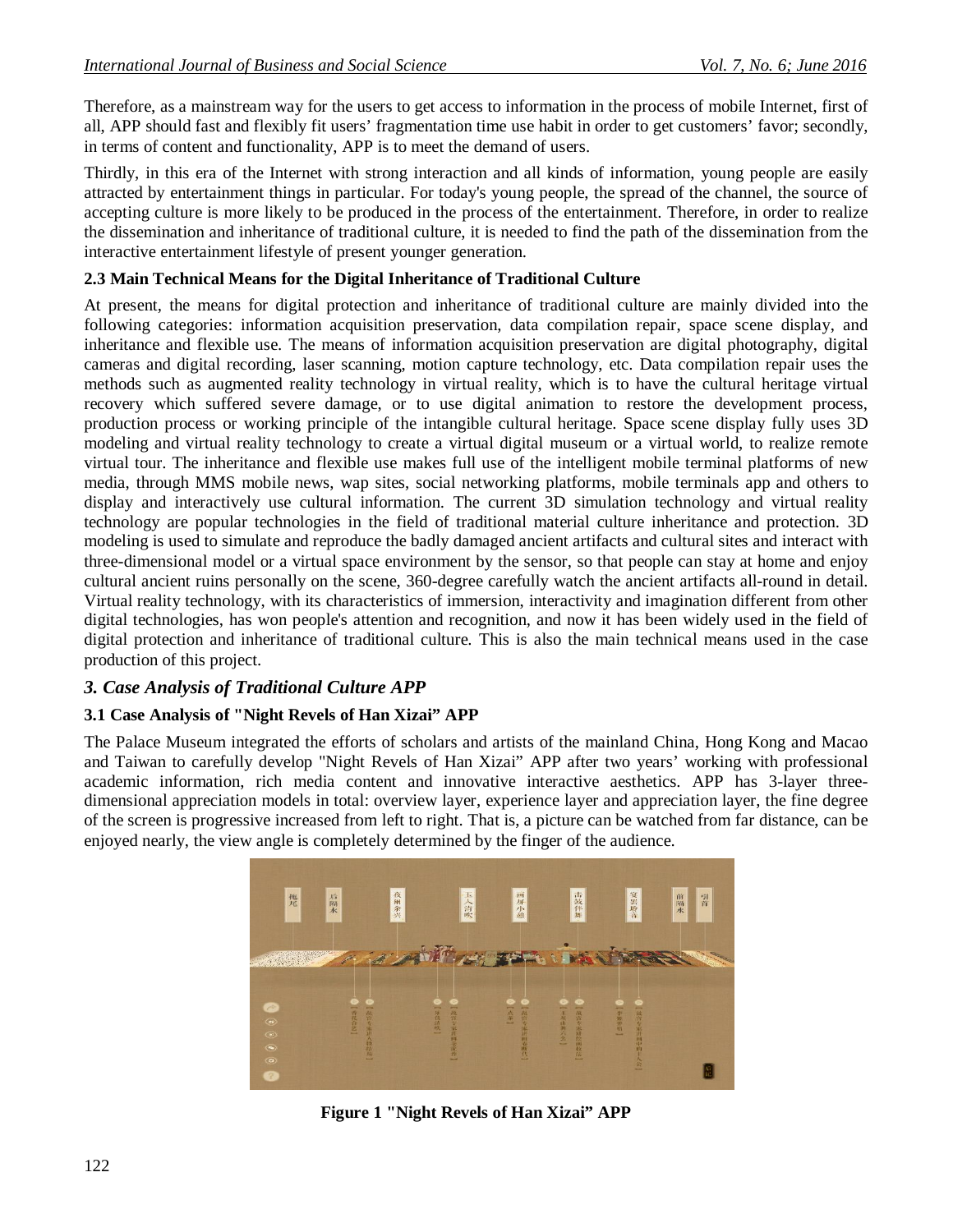The APP used the three dimensional animation, video interaction and other technologies to gently display the refined life of the literati-official class in the late Southern Tang for the users. Beginning with a far-reaching artistic conception 3D animation, it introduced the background and paintings of tone of the painting "Night Revels of Han Xizai", then the theme is introduced by opening the painting scroll. The interactive painting enjoyment mode is set on the painting scroll; when the users' finger presses the characters or props in the picture, the professional graphic annotation of corresponding characters or props will appear which makes users understand the historical story of the characters in the painting, the cultural background of the furniture items. The most fascinating is that when a user clicks on a specific character, such as Li Ji horizontally embracing pipa, Maiko wearing blue dress, these figures will "relive", and will play the traditional cultural heritage "South Sound "and conduct Opera Dance in the form of live video for the users.

The advantage of this APP lies in beautiful and full of exploring interesting UI design. In the interface of long axis design, no menus, and buttons of hint, all of the content is hidden in the painting, the users need to explore, search for related functions and annotations. This "de-UI" UI design is the fun place manifested in the cultural digital products. It is suitable for users who are interested in traditional culture and have the desire to explore it with relatively abundant time. The deficiency of the APP is that under the premise of loading with rich content, it cannot well take the efficiency problem in the mobile terminal environment into account; it often appears the problems of slow operation and flash back. In addition, its android compatibility is not enough. Under the android system, it cannot start the highlight of the live-action. It is very regrettable for the users' experience.

## **3.2 Analysis of "The Chinese Classical Furniture" APP**

This is an excellent application example in 2012 IPhone's APP STORE. Its main purpose is to introduce cultural characteristic of ancient furniture during the Ming and Qing dynasties. The object manifested by the software is the five sets of furniture commonly used I ancient Chinese people's daily life, including chair, recessed-leg table with everted flanges, canopy bed, grills, and hangers. The advantage of this APP is its interaction, with 360 rotating display technology and interactive games of taking furniture apart and fixing furniture, to visually analyze furniture structure principle of the Ming and Qing dynasties. After the furniture is taken apart, the user can choose different materials of wood, tools and supplies to produce the furniture, to reassemble the furniture. In addition, you can choose woodiness material to replace it, you can also choose elegant adornment to decorate your own furniture. Finally, the users can also polish furniture through the interaction, polish, maintain, and keep the furniture bright through the different processes. Fun interactive games teach through lively activities, which stimulate people's interest in the initiative to understand the culture of traditional furniture.

The sense of frame of this APP interface design is unified, and users' usability is high. The navigation and others in APP interface all use wood texture structure, including the design of the ICON inside and the background color of the main menu, all are reflected with a wooden structure. After the furniture is taken apart, the user can see its history background of the furniture, and can also click the button of the production process; the animation introducing a furniture manufacture process will appear. Its shortcoming lies in the richness of knowledge needs to be improved.



**Figure 2: "Classical Furniture" APP**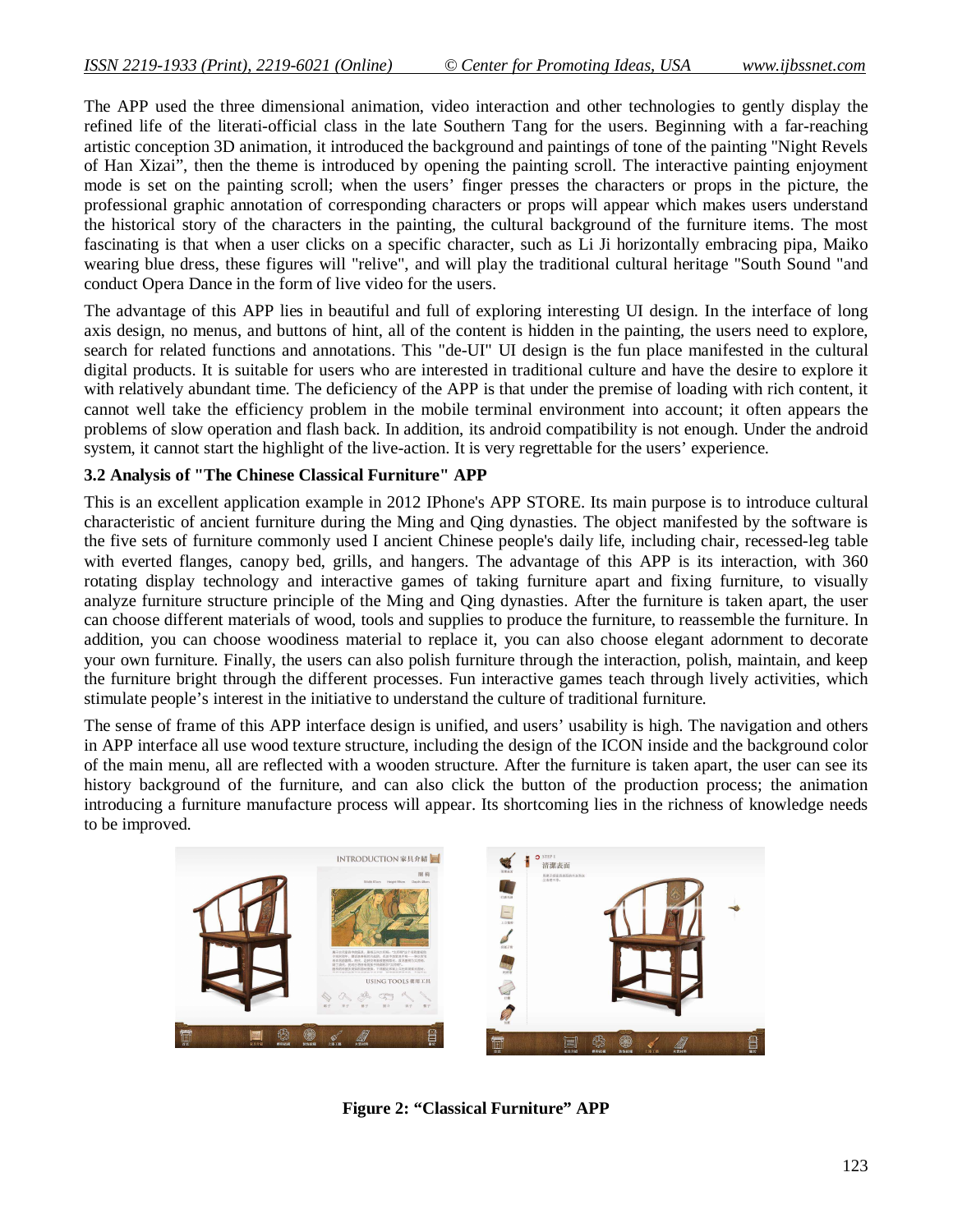## *4. Case Production of Traditional South Red Culture "Red"*

### **4.1 Overview and Pre-planning**

This work takes traditional Chinese South Red culture as the theme, takes the four benevolent animals: dragon, phoenix, kylin, turtle as the roles of South Red sculpture. This target audience of the project is positioned on the enthusiasts of Chinese traditional culture and the lovers of South Red collection, people with busy life and great work pressure, in particular, who hope to use fragmented time to have basic understanding of the traditional South Red culture. In order to ensure the operation efficiency of mobile terminals and satisfy users' need of close observation and appreciation south red art sculpture and the material details, the app launched the IPAD terminals and the efficient version run on android terminals and HD version run on PC platforms.

This APP has three major functions. First, it used dynamic visual dissemination way with Chinese traditional aesthetic integrity so sum up and introduce the South Red culture; second, it 360 degree panoramically and interactively displayed the 3D model of the four benevolent animals for the sculpture of South Red artwork; thirdly, it is its material replacement interaction function, the user can click on the button of different materials, switch the substrates of South Red artwork so as to have an intuitive understanding of the visual differences of South Red with different kinds and different grades.



**Figure 3: Function and Structure of "Red" APP**

### **4.2 Setting of the Audio and Visual Style**

Chinese traditional culture emphasizes the spirit connotation value of "unity of nature and humanity", " Slow and steady winning the race", it pays attention to integrity, which is contrast to the individual's physical culture advocated by the westerners. In addition, as the saying goes in Chinese: "the greatest and most beautiful voice is the sound of silence, and the most magnificent image is no image. Lovers of Chinese traditional culture prefer the elegant and quiet elements, they intend to have profound audio-visual elements, so the APP introduced the elegant and quiet elements and ethereal Chinese style on the vision, simulated the main APP interface design in the form of a vertical scroll ancient China landscape painting. The painting dynamically combined auspicious clouds, mountains, water, flowers, birds, and the four-season sceneries, forming a longitudinal land, sea, and air panorama painting. Long scroll painting is a unique kind of art form in China. Cooperated with light elegant classical Chinese music as the background, it built a whole audio-visual environment of classical Chinese style, making the receiver resonate and identity, inspiring the audience's interest in the APP.

At the same time, the APP introduced the shapes of four benevolent animals: dragon, phoenix, kylin, and turtle as the main body patterns of South Red model sculpture. According to the daily activities of the four benevolent animals, the main interface is divided into the sky, land and sea from top to bottom, the South Red artworks respectively engraved with "dragon", "phoenix" " kylin, " "turtle" is dangling floated in the corresponding position. Dragon and phoenix are flying in the sky, kylin is on land, and turtle is in deep water.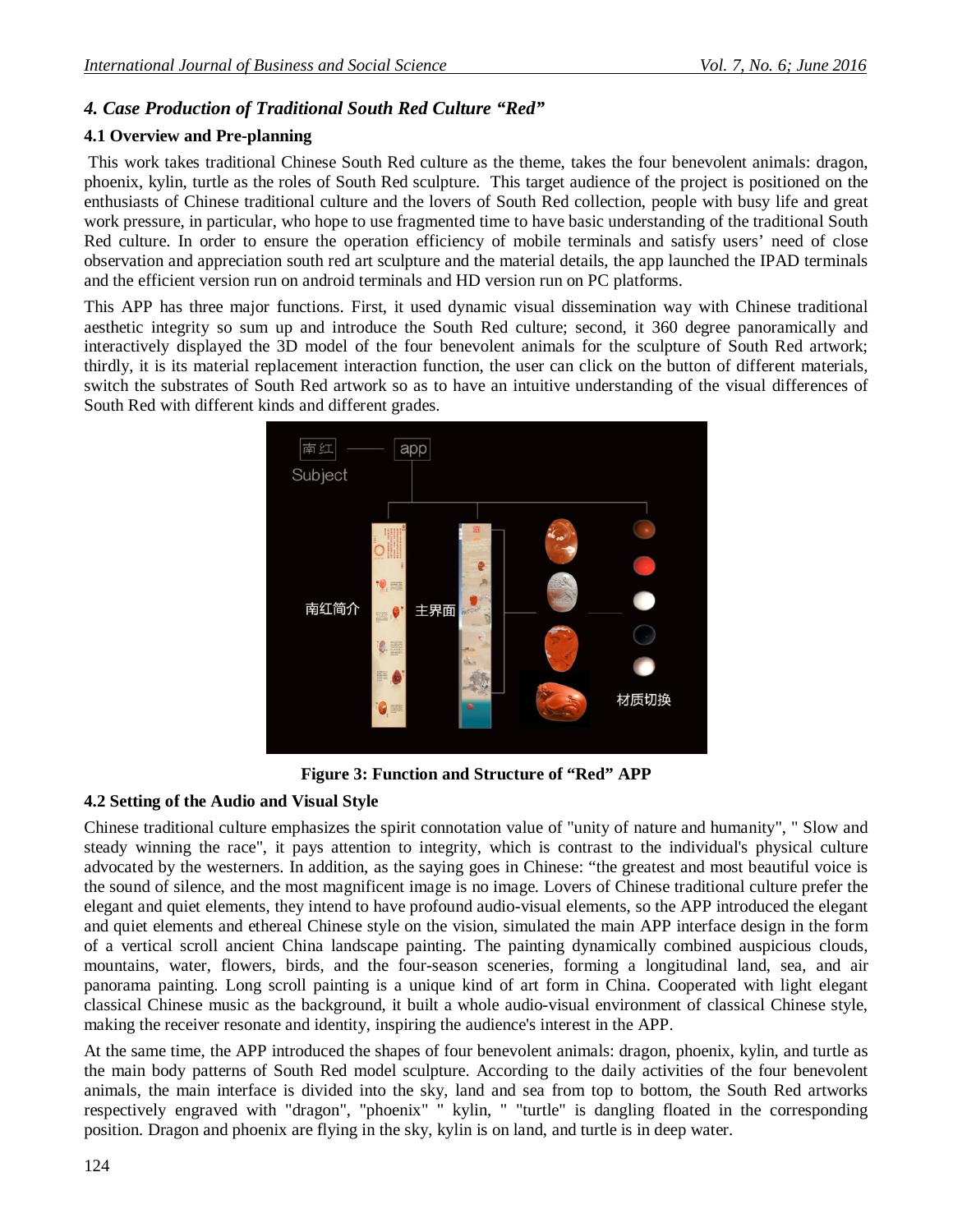In order to further display the connotation of South Red culture, the sun, auspicious clouds, cliff, trees, plum trees, rocks, crane, and fish and other auspicious traditional modeling elements are added to the main interface. In order to increase the richness and fun of the interface, winter snows, spring rain, morning mist and other seasonal sceneries are added. Under the influence of different climatic conditions and lighting, it demonstrated the changes of South Red agate in color, quality, light, shape, and other details.



**Figure 4: Main interface design of "Red"**

### **4.3 The Main Technical Means Used in "Red"**

This application mainly used the 3D modeling technology and virtual reality technology to digitize the South Red cultural heritage. The latest development version 5.0 of the Unity has the function of real-time rendering effect, South Red will lose its material after the unity is imported in 3D max lost material for the completion of the production, and the latest development 5.0 version shader can present all the features of South Red model. The APP three-dimensional displayed the texture, sculpture, material of South Red model through the establishment of three-dimensional South Red artwork and 360-degree panoramic virtual reality, enabling the users to feel immersive Southern Red charm.

### **4.4 User Experience Design of "Red"**

Animated title is a logo animation of "Red", after the animation is played, the user can slide the screen, and South Red artwork of four animals will appear. The sculpture details and material details of four models can be watched with a 360 degree panoramic view. This study respectively provided five different materials for each of the South Red artwork, will replace the material of South Red at any time by pressing the material switch button, at the same time, there is a circular button on the left of the main interface, it is a switch which can adjust the natural scene weather climate of the main interface. According to the particle system inside the unity, all kinds of weather effects are added in the main interface, such as fog, rain, snow, etc. At this time, the user can observe and experience texture of light and shadow in different climate conditions in south red art.

The combination of South Red with four benevolent animals is likely to cause the users' misunderstanding of the subject, they mistook four benevolent animals are the subjects to transfer information. To highlight the theme of the South Red culture, at the top right-hand corner of the main interface, an introductory page of South Red culture is added, the page will present an automatic browse mode after opening the APP.

Secondly, this APP is mainly oriented at the users who want to have a basic understanding of South Red culture by making use of fragmented time, thus weakening the fun for the users to explore something in the interface. Four buttons are set up on the right side of the main interface, for users to easily find the location of the four South Red models. In addition, in the process of users' observing the South Red, in order to enable the user to see clearly the details of the South Red model, a magnified detail function is set up in the interface of South Red materials.